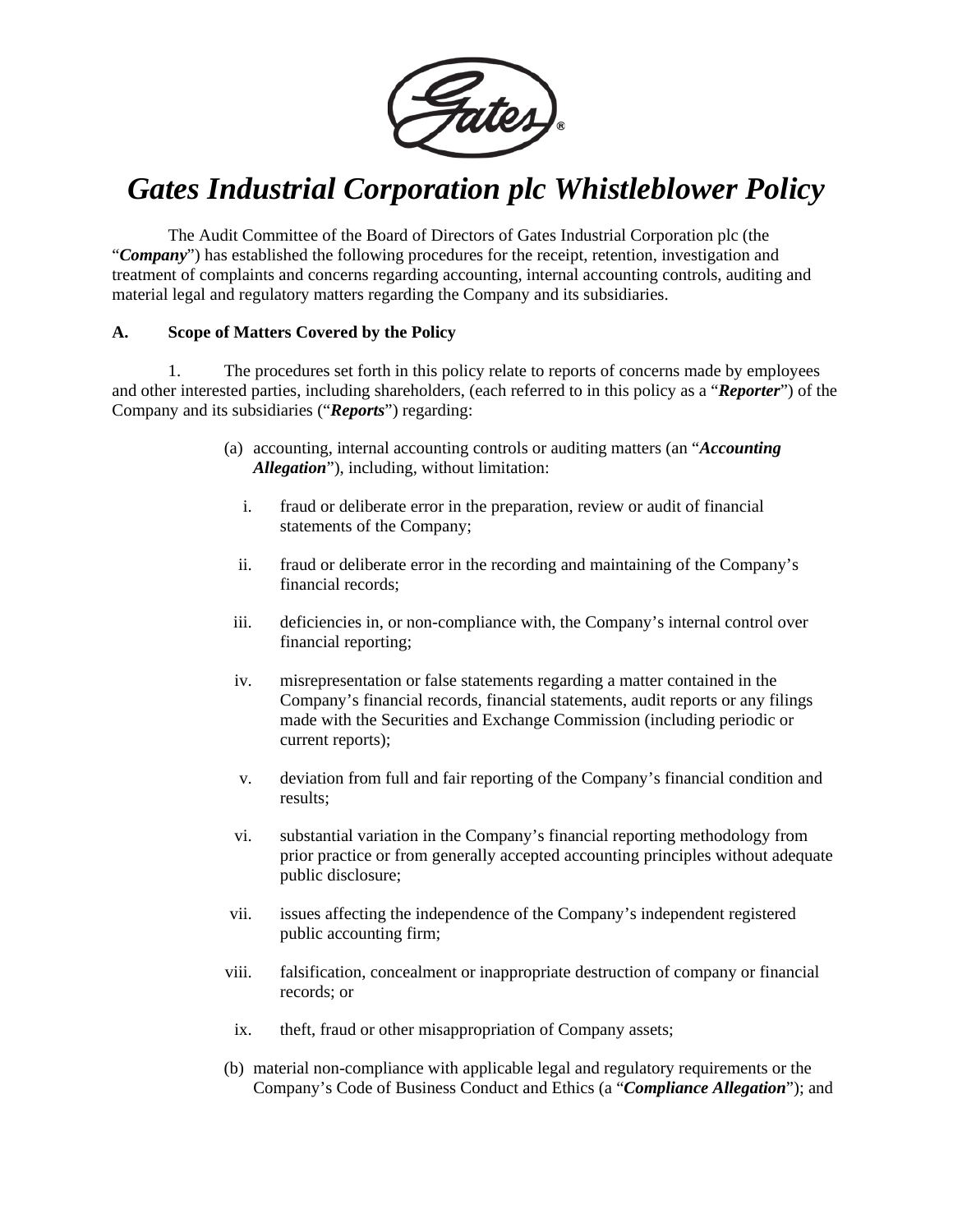(c) alleged retaliation against employees and other persons who make, in good faith, Accounting Allegations or material Compliance Allegations (a "*Retaliatory Act*").

2. In the discretion of the Audit Committee, responsibilities of the Audit Committee created by these procedures may be delegated to the chairperson of the Audit Committee or to a subcommittee of the Audit Committee.

# **B. Procedures for Making Reports**

1. In addition to any other avenue available, any employee may, in his or her sole discretion, confidentially report to the Audit Committee or General Counsel, openly or anonymously, any Accounting Allegation, Compliance Allegation or Retaliatory Act in the following manner:

- (a) in writing to Gates Industrial Corporation, Attn: Audit Committee/ General Counsel, 1144 Fifteenth St., Suite 1400, Denver, Colorado 80202;
- (b) by calling (toll free) the number appropriate to the employee's language or location listed on Annex A of the Code of Conduct or as found on [gatescorp.ethicspoint.com](https://secure.ethicspoint.com/domain/media/en/gui/54760/index.html) (which annex may be amended from time to time by the General Counsel or his or her designee);
- (c) by sending an e-mail to [Compliance@gates.com;](mailto:Compliance@gates.com) or
- (d) by accessing the web portal of Gates' third party provider at [gatescorp.ethicspoint.com](https://secure.ethicspoint.com/domain/media/en/gui/54760/index.html) or the web portal of any successor third party provider as may be approved from time to time by the General Counsel or his or her designee.

2. Any other interested party may report to the Audit Committee or General Counsel any Accounting Allegation, material Compliance Allegation or Retaliatory Act, as set forth in Section B.1. above. Any such Report must be accompanied by the name of the person submitting the Report.

3. Any Report made should be factual rather than speculative or conclusory, and should contain as much specific information as possible to allow for proper assessment. In addition, all Reports should contain sufficient corroborating information to support the commencement of an investigation, including, for example, the names of individuals suspected of violations, the relevant facts of the violations, how the Reporter became aware of the violations, any steps previously taken by the Reporter, the individual or individuals that may be harmed or affected by the violations, and, to the extent possible, an estimate of the misreporting or losses to the Company as a result of the violations.

4. The telephone hotline and website are managed by an outside, independent service provider and allow any employee or other interested party of the Company and its subsidiaries to make a Report. Any Employee is able to submit a Report on an anonymous and confidential basis and is not required to divulge his or her name.

5. The telephone hotline and website service provider will provide information to each Reporter, even if anonymous, regarding the procedures for following up on the Report (including allowing the Reporter to provide additional information at a later date).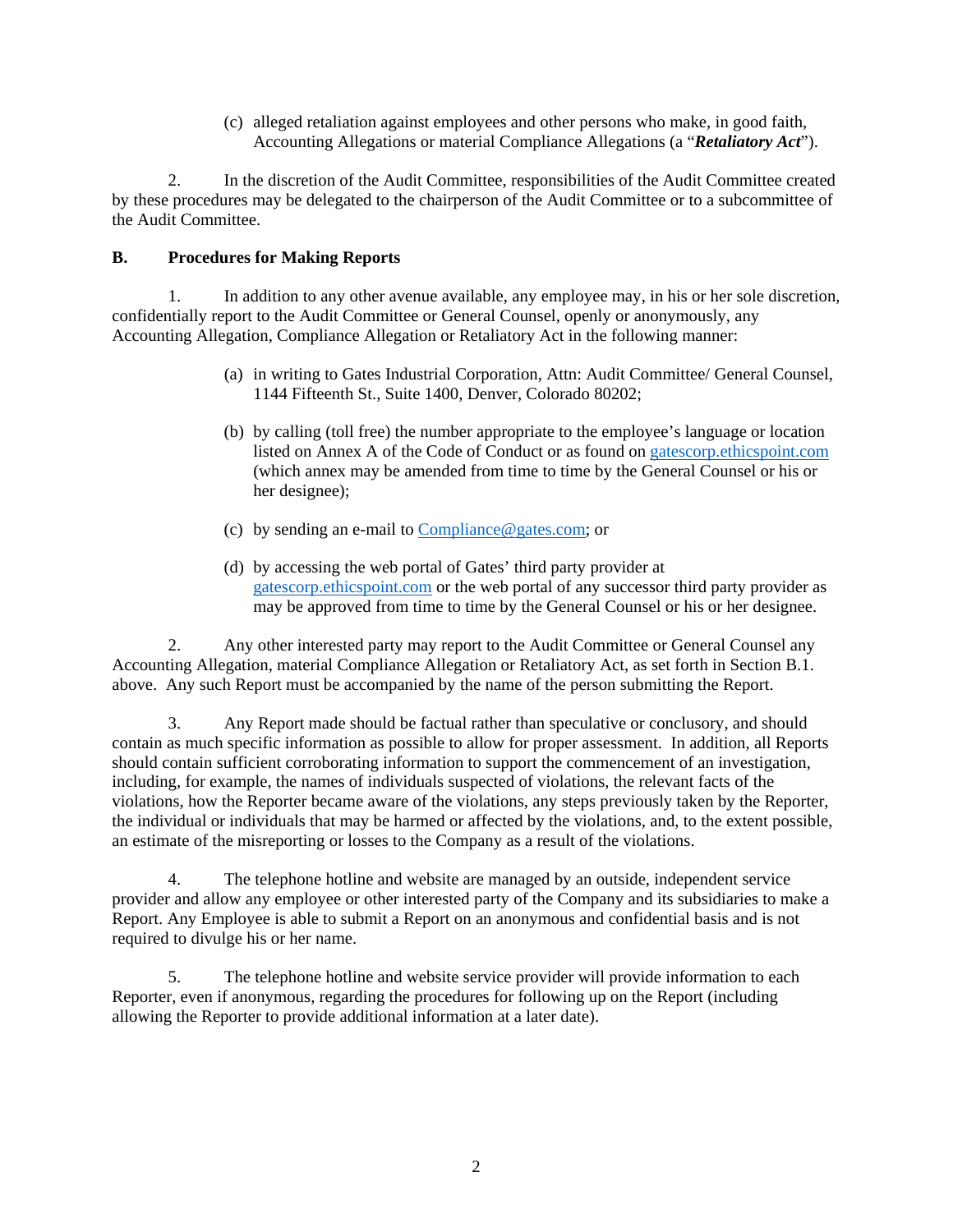# **C. Treatment of Reports Received by the General Counsel**

1. The General Counsel should, upon receipt of a Report and when possible and appropriate, acknowledge receipt to the Reporter who submitted it.

2. All Reports sent to the General Counsel must promptly undergo an initial review by the General Counsel who must:

- (a) promptly forward to the Audit Committee any Report involving a senior official of the Company or having an actual or potential misreporting or loss to the Company that could have a material effect on the Company's reputation or financial statements; and
- (b) promptly determine whether to commence an investigation of all other Reports:
	- i. The General Counsel may, in her reasonable discretion, determine not to commence an investigation if the Report contains only unspecified or broad allegations of wrongdoing without sufficient informational support or if the Report is not credible. This decision and the reasons for this decision shall be reported to the Audit Committee at its next ordinary meeting and shall, to the extent appropriate, be made known to the Reporter who submitted the Report. The Audit Committee may, however, make an independent decision, in which case it will direct the General Counsel to investigate the Report, taking into account the factors described in paragraph D.2.b. below; and
	- ii. If the General Counsel determines that an investigation must be conducted, she will promptly direct the commencement of the investigation. The General Counsel shall also promptly investigate other Reports as requested by the Audit Committee. The General Counsel shall report the findings of the investigations conducted pursuant to this Section to the Audit Committee in accordance with Section C.4.

2. The General Counsel may consult with any member of management who is not the subject of the Accounting Allegation, Compliance Allegation or Retaliatory Act included in the Report and who may have appropriate expertise to provide assistance in connection with the investigation of the Report. The General Counsel may also engage independent accountants, counsel or other experts to assist in the investigation of Reports and analysis of results, if necessary or appropriate.

3. The General Counsel shall, at every Audit Committee's ordinary meeting, present a summary of all the Reports received by, or forwarded to, the General Counsel (including those Reports that the General Counsel decided not to investigate) and all the material developments, findings and conclusions of investigations since the previous meeting. The Audit Committee may or may not accept such findings and conclusions. The General Counsel shall provide such additional information regarding any Report or investigation as may be requested by the Audit Committee.

# **D. Treatment of Reports Received by, or Forwarded to, the Audit Committee**

1. The Audit Committee should, upon receipt of a Report directly from a Reporter direct the General Counsel to, or otherwise, acknowledge, receipt of the Report to the Reporter who submitted it, if possible and appropriate.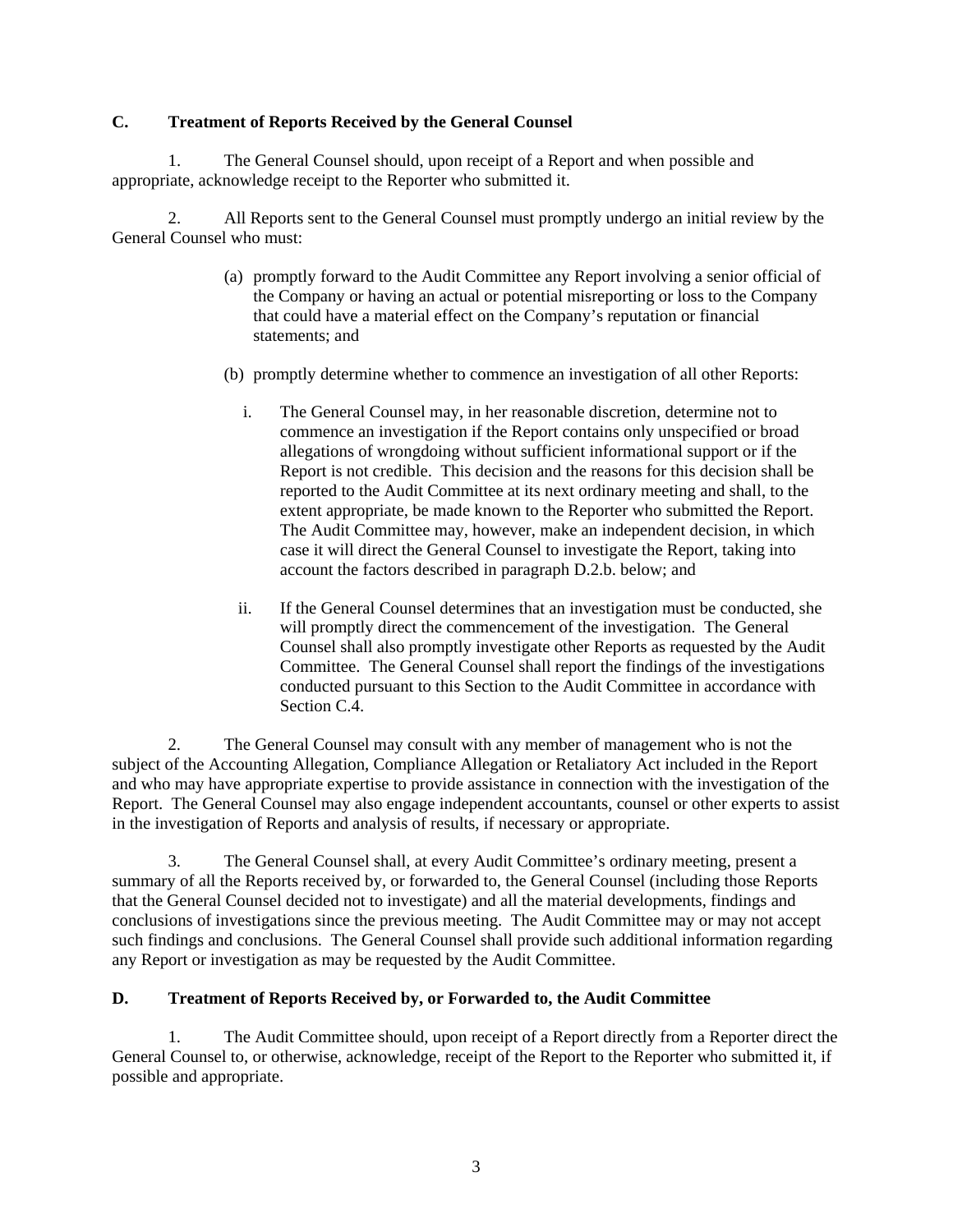2. All Reports received directly by the Audit Committee or pursuant to Section C.2.a. above must promptly undergo a review by the Audit Committee:

- (a) The Audit Committee may, in its reasonable discretion, determine not to commence an investigation if a Report contains only unspecified or broad allegations of wrongdoing without sufficient informational support or the Report is not credible. This decision may, to the extent appropriate, be made known to the Reporter who submitted the Report.
- (b) The Audit Committee may determine on its own that an investigation should be conducted or it may, in its discretion direct the General Counsel to evaluate whether or not an investigation should be conducted. If the Audit Committee makes a determination that an investigation should be conducted, it shall direct the General Counsel to investigate the Report, unless the General Counsel is a subject of the Accounting Allegation, Compliance Allegation or Retaliatory Act included in the Report or the Audit Committee otherwise determines that it is inappropriate for the General Counsel to investigate the Report. In other cases, the Audit Committee shall promptly investigate the Report.

3. The General Counsel shall thereafter promptly investigate the Report and shall report the results of the investigation to the Audit Committee in accordance with Section C.4, except when the General Counsel is the subject of the investigation per Section D.2(b).

4. The Audit Committee may consult with any member of management who is not the subject of the Accounting Allegation, Compliance Allegation or Retaliatory Act included in the Report and who may have appropriate expertise to provide assistance. The Audit Committee may also engage independent accountants, counsel or other experts to assist in the investigation of any Report and analysis of its results.

# **E. Results of Investigation**

1. Upon completion of the investigation of a Report, the Audit Committee, General Counsel or such other member of management, as the case may be, will take, or will direct the taking of, such prompt and appropriate corrective action, if any, as in its/her/his judgment is deemed warranted, including, if applicable, referral for criminal prosecution; and

2. No action will be taken against any Reporter who makes a Report in good faith, even if the facts alleged are not confirmed by subsequent investigation. However, if, after investigation, a Report is found to be without substance and to have been made for malicious or frivolous reasons, the employee who made the Report could be subject to disciplinary action, up to, and including, termination of employment.

#### **F. Communication to Employees and Other Interested Parties**

1. The Company will disclose to employees on the Company's intranet and in the Company's Code of Business Conduct and Ethics that employees may, in their discretion, report to the Audit Committee or General Counsel, confidentially, and openly or anonymously, an Accounting Allegation, material Compliance Allegation or Retaliatory Act in the manner set forth in Sections B.1. and B.3.